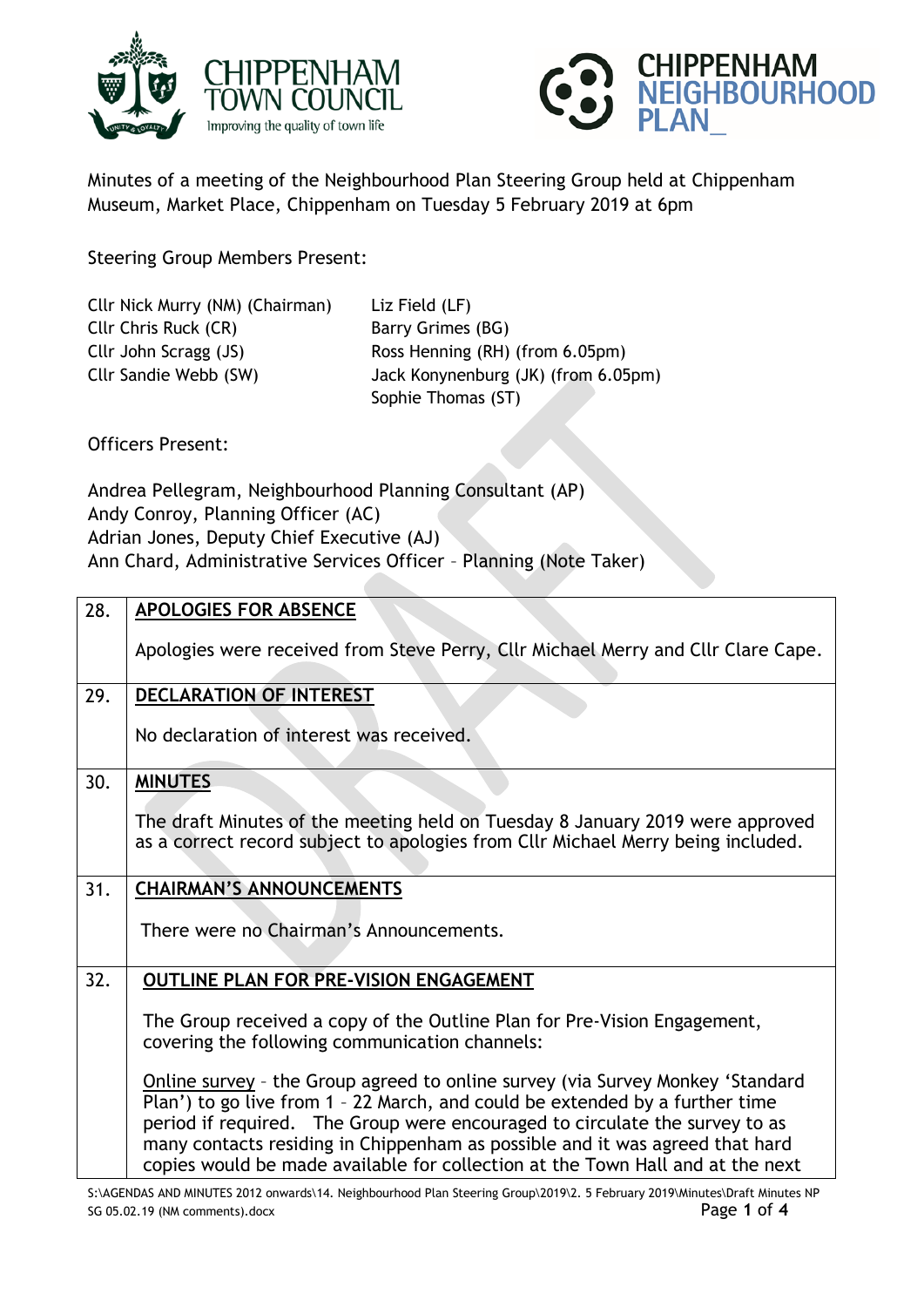SG meeting. Suggestions for a prize draw to 'incentivise' responding to the survey were discussed.

**Action:** AC to set-up the online survey.

Hard copies of the survey be made available at the Town Hall and at the next SG meeting.

Tailored emails – from the examples given, the strapline 'Your Town, Your Choice' was chosen. JK suggested that the buzz name 'N'am Plan' could be used when consulting younger contacts. JK suggested a sentence be added to third paragraph of the example email explaining what the NP is. BG suggested some text be provided for the Group to use as a crib sheet.

Street stalls – SW suggested the use of the Wiltshire Council owned Blue Bus and it was suggested that Stanley Park be contacted regarding booking details. AJ suggested that the Olympiad Leisure Centre would be a good location for a stall and SW put forward the Railway Station. CR suggested avoiding supermarkets on Tuesdays but sticking to either a Friday or Saturday for maximum footfall. The Group agreed that an 11am – 2pm slot would work best capturing lunchtime footfall.

NM explained that training would be given at the next meeting and asked for volunteers to man stalls on the dates listed (from 11am to 2pm). Those absent from the meeting would also be asked if they were available to man a stall. It was confirmed that a table and pull up banner would be supplied for each stall and JK/BG suggested an aerial photo be used for the banner and that a resident who had provided the Town Council with aerial photos taken by a drone in the past be contacted.

**Action:** AC to prepare a rota for manning stalls at the locations listed, book the locations which would also include the Olympiad and the Railway Station and pass on contact details to the lead Group member in each case.

Social media – the Group debated the use of Instagram and it was agreed that the Marketing & Communications Officer be consulted on its use. NM advised caution when using Facebook.

**Action:** LN to set up NP Facebook, NP Twitter and advise further on Instagram. AC/LN to post on social media for time being.

Talk Chippenham Article – pre-Vision article to be included despite the timing of publication not being perfect

**Action:** AC to draft article.

Websites – link to survey to be provided and news articles created.

**Action:** AC to draft news articles.

Press release – AP suggested an article on a local radio station such as BBC Wiltshire. Others in the Group advised caution with this and it was agreed that this maybe something to consider later in the process. BG suggested inviting the press along to stalls being held in the Town.

**Action:** AC/LN/NM to draft press release.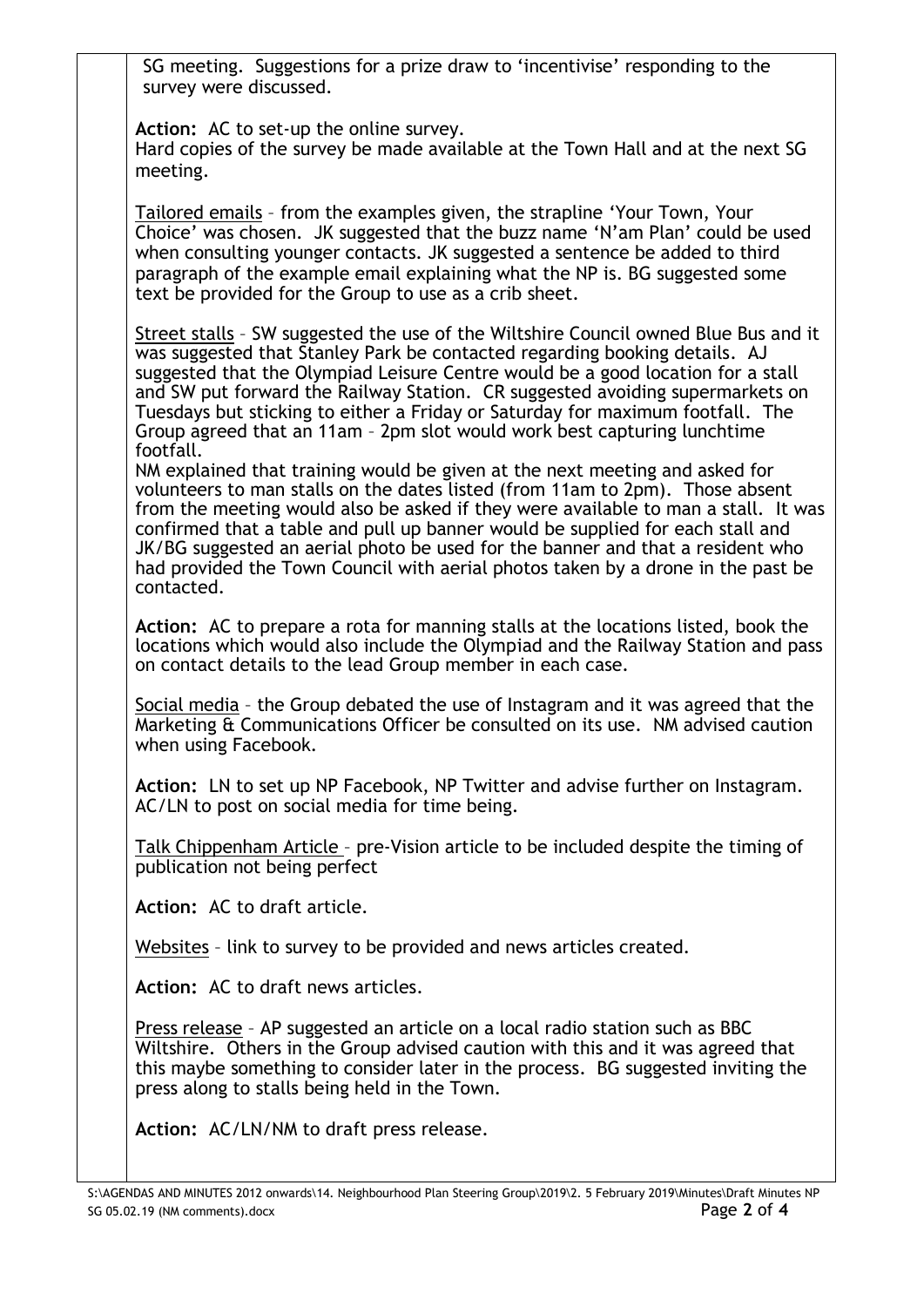|     | Press meeting - With Wiltshire Gazette & Herald to be arranged.                                                                                                                                                                                                                                                                                                                                                                                                                                                                                                                        |
|-----|----------------------------------------------------------------------------------------------------------------------------------------------------------------------------------------------------------------------------------------------------------------------------------------------------------------------------------------------------------------------------------------------------------------------------------------------------------------------------------------------------------------------------------------------------------------------------------------|
|     | Action: LN to arrange meeting, also attended by AC/NM.                                                                                                                                                                                                                                                                                                                                                                                                                                                                                                                                 |
|     | Flyers - Approx. 300 should be printed and some brought along to the next<br>meeting.                                                                                                                                                                                                                                                                                                                                                                                                                                                                                                  |
|     | Action: AC to arrange printing.                                                                                                                                                                                                                                                                                                                                                                                                                                                                                                                                                        |
|     | Posters to be designed and displayed on all CTC noticeboards, churches and<br>community areas (approx. 100 to be produced).                                                                                                                                                                                                                                                                                                                                                                                                                                                            |
|     | Action: AC/LN to create, print and circulate.                                                                                                                                                                                                                                                                                                                                                                                                                                                                                                                                          |
| 33. | <b>SURVEY</b>                                                                                                                                                                                                                                                                                                                                                                                                                                                                                                                                                                          |
|     | The Group received a copy of the draft survey and discussed GDPR related issues.<br>It was agreed that questions $1 - 3$ should be at the end of the survey and question<br>4 be removed on advice of CTC's GDPR Consultant. It was agreed that question 7<br>be rephrased to read 'Looking to the future what kind of place should Chippenham<br>become?' and the 11 <sup>th</sup> topic in question 8 be changed to 'Urban Design & Place<br>Shaping'. A non-mandatory GDPR permission section or similar, further to advice<br>received from CTC's GDPR Consultant, would be added. |
|     | Action: AC to produce some notes to help explain the topics contained on the<br>survey, for the training session at the next meeting.                                                                                                                                                                                                                                                                                                                                                                                                                                                  |
| 34. | <b>COMMUNICATION &amp; ENGAGEMENT STRATEGY</b>                                                                                                                                                                                                                                                                                                                                                                                                                                                                                                                                         |
|     | The Group received a draft version of Communication and Engagement Strategy<br>and noted changes to the Communication Channels table and Social Group Analysis<br>table. AP suggested that there was no need to re-issue the whole document each<br>time it is amended but that it sits as a 'live document' in the Appendix to the<br><b>Consultation Statement.</b>                                                                                                                                                                                                                  |
| 35. | <b>PROJECT TIMELINE</b>                                                                                                                                                                                                                                                                                                                                                                                                                                                                                                                                                                |
|     | The Group received a copy of the updated Project Timeline covering period Jan<br>2019-April 2020. The layout had been improved to make it easier to read. AP<br>congratulated the Group for its progress and went on to explain the timeline post-                                                                                                                                                                                                                                                                                                                                     |